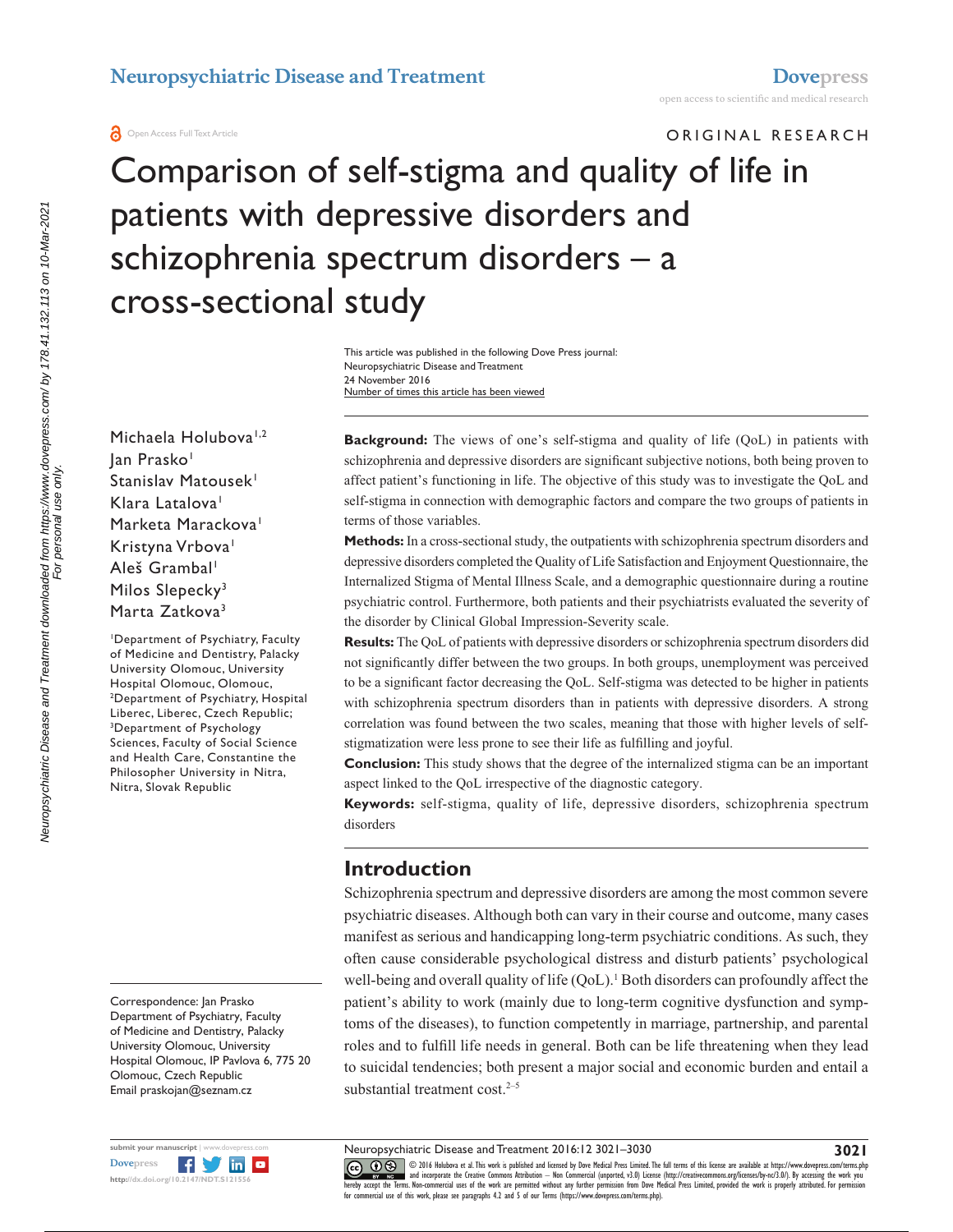The QoL is a multidimensional concept intended to reflect the overall functioning and well-being of the patient in life. However, its definition is not uniform. The QoL concept is based mainly on the self-assessment of the patients about how they feel, what has happened to them, and how they enjoy their life activities. Several research studies aimed at determining the QoL in depressed and/or schizophrenic patients indicate a reduced QoL compared to that in healthy control groups.<sup>6-10</sup>

Both physical health and mental health have an impact on the QoL in patients with schizophrenia and depressive disorders.<sup>11</sup> Both in psychiatry and in other fields of medicine, the QoL does not necessarily reflect the severity of disease although it typically correlates with it.<sup>9,12,13</sup>

One of the goals of this study was to find out whether patients with depression and schizophrenia differ significantly in their overall QoL. Significant differences in the QoL were previously found in patients with bipolar affective disorder and schizophrenia.12 Patients with bipolar affective disorder have a higher QoL.

Another aim of this study was to elucidate the extent of the self-stigmatization in the two patient groups. The awareness of psychiatric disorder by others can lead to labeling prejudices, attitudes, and dismissive behaviors of patients' relatives and people in their community, sometimes including health care professionals. Individuals with higher sensitivity to rejection and to other socially harmful stimuli are prone to the development of self-stigma.14,15 Stigmatized individuals can adopt perceived prejudgments of society against psychiatric patients and develop negative feelings about themselves, ie, self-stigmatize themselves. Self-stigmatization is a maladaptive psychosocial phenomenon distressing a significant number of psychiatric patients.16

Self-stigma is expressed by reduced self-esteem and amplified depression. Patients with a high level of self-stigma accept the social prejudices about people with the psychiatric disorder and thus are convinced of their inferiority, or untreatability of their mental problems.<sup>17</sup>

Patients feel embarrassment and shame about having a mental disorder. These emotional states limit social communications and weaken job-related functioning. When a person labels himself/herself as an individual who needs psychiatric treatment, this can lead to an additional decrease in self-esteem, which creates the self-stigma of looking for help.<sup>18</sup> Some personality factors such as hopeful thinking and self-acceptance serve as factors promoting resilience against self-stigma in patients with anxiety disorder, other neurotic spectrum disorders, and depressive disorder.<sup>19</sup> Existing research shows that sex, heredity, and education are not

statistically significantly related to the degree of self-stigma, and the protective role of the partnership is equivocal. $20-23$ On the other hand, having stable employment was found to reduce the level of self-stigma.10,22

Stigma has emerged as a significant obstacle in the treatment of schizophrenia, depression, and other mental illnesses. Self-stigma can be linked to the suicidal behavior,<sup>5,14,24</sup> stress, unemployment, social isolation, hopelessness<sup>4</sup> and reduced adherence and the treatment effectiveness in psychiatric disorders.<sup>20,23,25–28</sup> Kamaradova et al<sup>29</sup> examined data from 332 patients with six psychiatric diagnoses (schizophrenia, bipolar disorders, depressive disorders, anxiety disorders, substance abuse disorders, and personality disorders). Selfstigma positively correlated with the severity of disorders, the doses of antidepressants, and the number of hospitalizations and psychiatrist visits, while negatively correlated with the adherence to treatment in all diagnostic groups. The level of self-stigma did not differ between diagnostic categories. It seems that the extent of the self-stigmatization does not depend on the specific diagnosis but rather on the severity of the disorder, assessed both subjectively and objectively.10,19,29

Some studies point to a significant relationship between the QoL and self-stigma, showing that self-stigmatization leads to a lower QoL in patients with schizophrenia and also with depression.<sup>13,30</sup> This study offers yet another slightly different comparison between the two aspects of well-being and their relationship in both groups.

# **Aim of the study and the main hypotheses**

The objective of this study was to compare the self-stigma and QoL connected with demographic factors in the group of patients with schizophrenia spectrum disorders and depressive disorders. The research hypotheses were based on our previous exploration of the topic:<sup>10,13,29,31</sup>

- (1) The QoL in patients with schizophrenia spectrum disorders is lower than in patients with depression.
- (2) The level of self-stigma is higher in patients with schizophrenia spectrum disorders than in depressed patients.
- (3) The QoL is lower in unemployed patients than in employed patients.
- (4) The patients with higher levels of self-stigma have a lower QoL in both diagnostic groups.

### **Methods**

The study design was as follows: 140 psychiatrists in the Czech Republic were contacted, of whom 20 agreed to participate in the study, collaborating in collecting the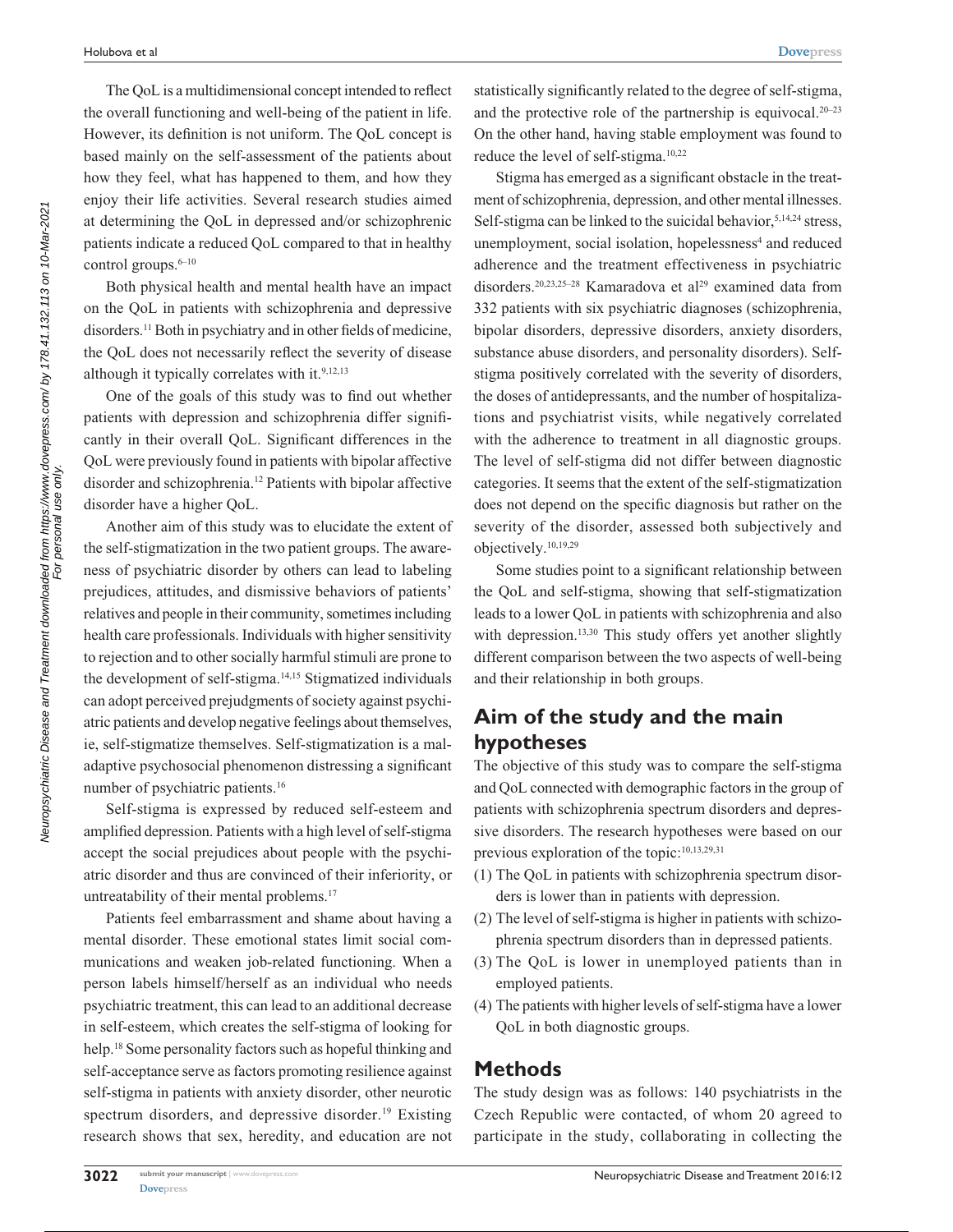patient data. These specialists distributed patient questionnaires, filled in by the patients during the routine psychiatric examination.

### **Participants**

The study group consisted of psychiatrically disordered patients with schizophrenia spectrum disorders and depressive disorders, who had been diagnosed according to the International Classification of Diseases, Tenth Revision (ICD-10).32 The study was conducted between March 2014 and November 2015. The inclusion criteria were age from 18 to 60 years, both sexes, and diagnosis of schizophrenia spectrum disorders (schizophrenia, schizoaffective disorder, persistent delusional disorder, and acute polymorphic psychotic disorder) or depressive disorders according to ICD-10 diagnostic criteria.32 The exclusion criteria were severe acute symptomatology and comorbidity with substance abuse, organic brain disease, and severe somatic disease, <18 years of age, current hospitalization, and intellectual disability. Acute symptomatology was excluded by evaluation by psychiatrists, who had known the patients long term. Patients attending an outpatient psychiatric facility were in stable condition, implying, according to the psychiatrist, that they did not have acute symptomatology, did not require hospitalization, did not need changes in medication or other therapeutic intervention, and their medication was the same in the last three months. Only patients who filled in all questionnaires were included in the study.

#### Assessment instruments

Several questionnaires were filled in by the participants.

#### The Quality of Life Satisfaction and Enjoyment Questionnaire (Q-LES-Q)

The Q-LES-Q, having 93 items, is divided into eight domains to assess.33 The patients assess each domain by choosing one number from a 5-point Likert scale according to their level of satisfaction with the item. The completion takes 20–30 minutes. Patients fulfill the domains of Physical health, Feelings, Leisure, Household, Work, School/study, Social relations, and General and a sum of the QoL. Müllerova fully validated the Czech version of the Q-LES-Q.34

The Internalized Stigma of Mental Illness Scale (ISMI) The questionnaire has 29 items that evaluate five areas of the internalized stigma.35,36 A higher score points to a greater level of self-stigma. The scale assesses five facets of selfstigma – Alienation, Perceived discrimination, Stereotype endorsement, Social withdrawal, and Stigma resistance.<sup>35</sup>

Internal consistency of the scale is excellent.35 Cronbach's *α* of the Czech translation is high (*α*=0.91), and the excellent reliability of the scale is also shown by the split-half method (Spearman–Brown coefficient =0.93) and test–retest 3 weeks after the first measurement  $(r=0.90, P<0.001).$ <sup>15</sup>

#### Clinical Global Impression (CGI)

The scale represents a global assessment of severity of psychopathology.37 The CGI-severity score is based on symptoms, behaviors, and functioning over the last 7 days, both reported and observed. It is evaluated on the 7-point scale extending from 1 (normal) to 7 (most extremely ill). The evaluation is performed by the professional rater (psychologist or psychiatrist) using the objective CGI (objCGI). The patient also assesses himself/herself by the subjective CGI (subjCGI), which includes seven levels of severity of the psychopathology.37 Internal consistency of the scale is satisfactory.<sup>38</sup>

#### Demographic questionnaire

The questionnaire covers information about sex, age, employment status, education, marital status, heredity, type of disability pension, the number of siblings, the age of the disease onset, the duration of the disorder, and the number of psychiatric hospitalizations and current medication.

### Statistical evaluation and ethics

The statistical packages Prism3 and SPSS 24.0 were used as the software for the statistical analysis of the data. Demographic facts and total scores mean of the scales were calculated using descriptive statistics. The mean, median, standard deviation, and distribution of data have been computed. The Shapiro–Wilk *W* test determined the Gaussian distribution of the data. The unpaired *t*-test and the Mann–Whitney *U*-tests were used for the comparisons of the mean. Relationships between variables were analyzed by Pearson or Spearman correlation coefficient, partial correlation with controlling for age, and backward stepwise multiple regression. The Fisher test or chi-square test verified the connection between alternative variables (sex, education, marital status, and partnership). Since individual elements determined by correlation statistics may interfere with one another, multiple regression analysis was used to identify the most important factors. The 5% level of significance was considered satisfactory for all statistical tests. The local ethics committee in Olomouc University Hospital approved the study. The study was conducted in agreement with the latest version of the Declaration of Helsinki and the standards of Good Clinical Practice.<sup>39</sup> All the patients signed the written informed consent.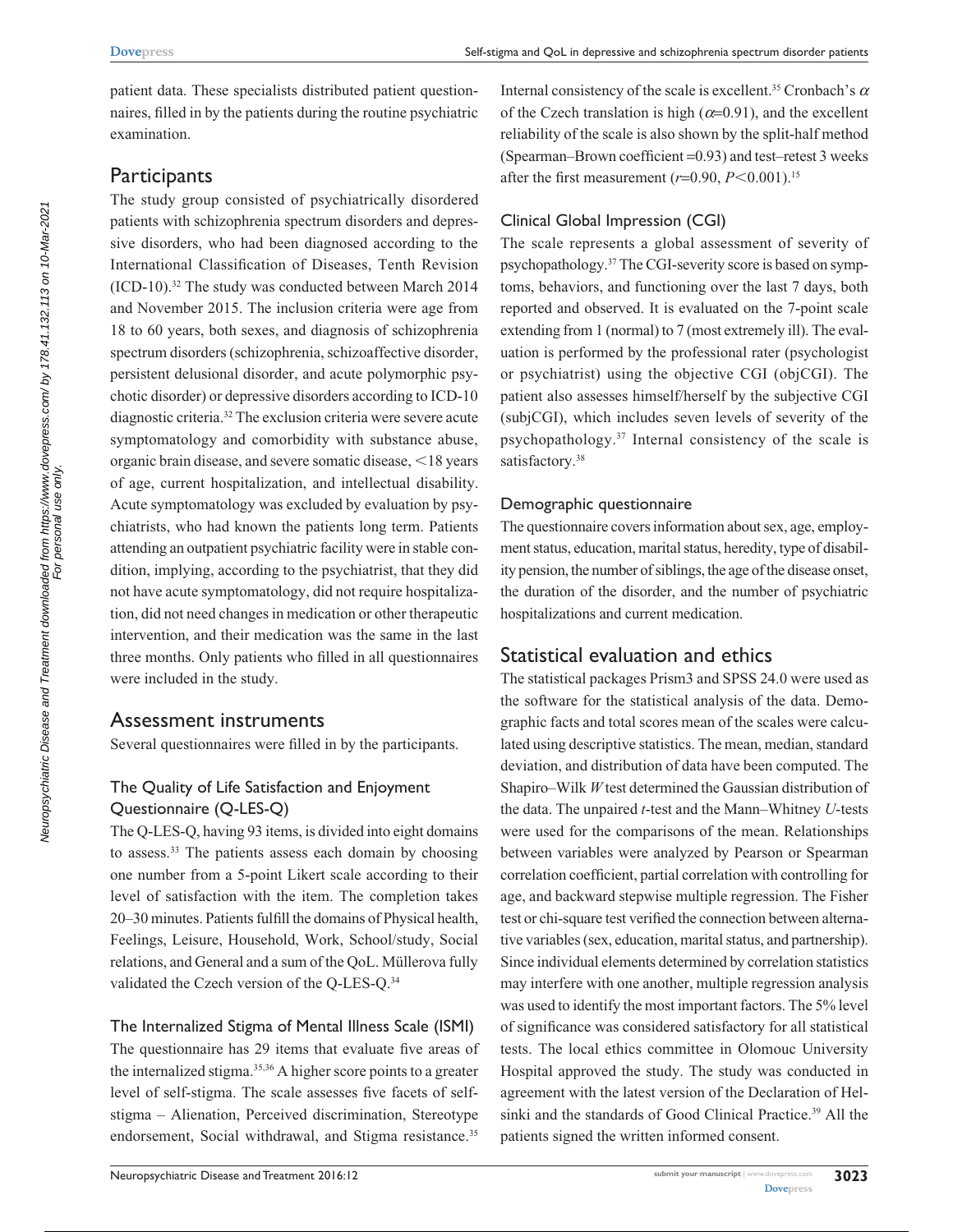# **Results** Sample characteristics

The questionnaires were filled in by a total of 183 outpatients diagnosed with depression or schizophrenia spectrum disorders at various participating psychiatric outpatient centers. The sample comprised 121 females (66%).

The patients with schizophrenia spectrum disorders were significantly younger, their disease started significantly earlier and lasted longer, and they experienced significantly more hospitalizations and were more often unmarried or without a partner (Table 1). The most frequent diagnosis among schizophrenia spectrum disorders was schizophrenia (67%),

| Table I Demographic and clinical characteristics of the patients with schizophrenia spectrum disorders and depressive disorders |  |  |  |  |  |
|---------------------------------------------------------------------------------------------------------------------------------|--|--|--|--|--|
|                                                                                                                                 |  |  |  |  |  |

| Variable                         | <b>All patients</b> | Schizoprenia spectrum    | <b>Depression</b> | Statistical comparison of schizophrenia                        |  |  |  |
|----------------------------------|---------------------|--------------------------|-------------------|----------------------------------------------------------------|--|--|--|
|                                  | $(n=183)$           | disorders $(n=103)$      | $(n=80)$          | spectrum disorders and depression                              |  |  |  |
| Age (years)                      | $46.4 \pm 12.8$     | $42.0 \pm 10.2$          | $52.2 \pm 13.6$   | Unpaired t-test: t=5.77, $df=180$ ; $P<0.0001$                 |  |  |  |
| Gender (M:F)                     | 62:121              | 41:62                    | 21:59             | Fisher's exact test; ns                                        |  |  |  |
| Age of disease onset (years)     | $33.1 \pm 13.5$     | $26.1 \pm 9.0$           | $42.4 \pm 12.9$   | Unpaired <i>t</i> -test: <i>t</i> =9.89, $df=174$ ; $P<0.0001$ |  |  |  |
| Duration of the disorder (years) | $13.3 \pm 10.0$     | $15.4 \pm 9.5$           | $10.5 \pm 10.1$   | Mann-Whitney test: U=2,469; P<0.0001                           |  |  |  |
| Number of hospitalizations       | $2.5 + 3.5$         | 4.1 $±4.0$               | $0.5 \pm 1.1$     | Mann-Whitney test: U=756; P<0.0001                             |  |  |  |
| Psychiatric heredity             |                     |                          |                   |                                                                |  |  |  |
| Other disorder                   | 53 (29)             | 39 (38)                  | 14(18)            | Chi-square, $df=10.4$ , 3; $P<0.05$                            |  |  |  |
| Same disorder                    | 29(16)              | 15(15)                   | 14(18)            |                                                                |  |  |  |
| Without                          | 94(51)              | 47 (46)                  | 47 (59)           |                                                                |  |  |  |
| Not completed                    | 7(4)                | 2(2)                     | 5(6)              |                                                                |  |  |  |
| Education                        |                     |                          |                   |                                                                |  |  |  |
| Elementary                       | 14(8)               | 9(9)                     | 5                 | Chi-square, $df=1.2$ , 3; ns                                   |  |  |  |
| Vocational training              | 44 (24)             | 25(24)                   | 19                |                                                                |  |  |  |
| Secondary school                 | 91 (50)             | 52(51)                   | 39                |                                                                |  |  |  |
| University                       | 33 (18)             | 16(16)                   | 17                |                                                                |  |  |  |
| Not completed                    | T                   | L                        | -                 |                                                                |  |  |  |
| Marital status                   |                     |                          |                   |                                                                |  |  |  |
| Single                           | 71 (38.8)           | 61(59.0)                 | 11(13.8)          | Chi-square, df=39.2, 4; P<0.0001                               |  |  |  |
| Married                          | 68 (37.2)           | 24(23.1)                 | 44 (56.0)         |                                                                |  |  |  |
| Divorced                         | 35(19.1)            | 15(14.3)                 | 20 (25.0)         |                                                                |  |  |  |
| Widowed                          | 3 (1.6)             | 1(0.9)                   | 2(2.5)            |                                                                |  |  |  |
| Not completed                    | 6(3.3)              | 3(2.7)                   | 3(3.8)            |                                                                |  |  |  |
| Partner<br>No                    |                     |                          |                   | Chi-square, df=22.8, 2; P<0.0001                               |  |  |  |
| Yes                              | 89 (49)             | 66 (64)                  | 23(29)            |                                                                |  |  |  |
|                                  | 88 (48)             | 34(33)                   | 54 (68)           |                                                                |  |  |  |
| Not completed<br>Employment      | 6(3)                | 3(3)                     | 3(4)              |                                                                |  |  |  |
| Yes                              | 67(37)              | 33 (32)                  | 34 (42.5)         | Chi-square, $df=3.5$ , I; ns (P=0.0599)                        |  |  |  |
| No                               | 110(60)             | 70 (68)                  | 40 (50)           |                                                                |  |  |  |
| Not completed                    | 6(3)                | $\overline{\phantom{0}}$ | 6(7.5)            |                                                                |  |  |  |
| objCGI severity                  | $3.7 \pm 1.2$       | $4.1 \pm 1.0$            | $3.1 \pm 1.2$     | Mann-Whitney test: U=2,296; P<0.0001                           |  |  |  |
| subCGI severity                  | $2.6 \pm 1.3$       | $2.8 \pm 1.4$            | $2.5 \pm 1.0$     | Mann-Whitney test: U=3,476; ns                                 |  |  |  |
| objCGI-subCGI severity           | $1.1 \pm 1.3$       | $1.4 \pm 1.4$            | $0.7 \pm 1.0$     | Mann-Whitney test: U=2,572; P<0.0005                           |  |  |  |
| ISMI                             |                     |                          |                   |                                                                |  |  |  |
| Alienation                       | $12.7 \pm 3.9$      | $13.3 \pm 3.9$           | $11.9 \pm 3.7$    | Unpaired <i>t</i> -test: $t=2.5$ , $df=179$ ; $P<0.05$         |  |  |  |
| Stereotype endorsement           | $13.1 \pm 3.3$      | $14.0 \pm 3.4$           | $12.0 \pm 2.7$    | Unpaired <i>t</i> -test: $t=4.3$ , $df=179$ ; $P<0.0001$       |  |  |  |
| Perceived discrimination         | $10.1 \pm 3.3$      | $11.1 \pm 3.3$           | $8.7 \pm 2.7$     | Mann-Whitney test: U=2,370; P<0.0001                           |  |  |  |
| Social withdrawal                | $12.4 \pm 3.9$      | $13.0 \pm 3.8$           | $11.6 \pm 3.8$    | Unpaired <i>t</i> -test: $t=2.6$ , $df=179$ ; $P<0.05$         |  |  |  |
| Stigma resistance                | $12.5 \pm 2.3$      | $12.6 \pm 2.4$           | $12.5 \pm 2.3$    | Unpaired t-test: $t=0.4$ , df=179; ns                          |  |  |  |
| ISMI overall score               | $60.8 \pm 13.6$     | 64.0 $\pm$ 13.7          | $56.8 \pm 12.3$   | Unpaired <i>t</i> -test: $t=3.7$ , $df=179$ ; $P<0.0005$       |  |  |  |
| Q-LES-Q                          |                     |                          |                   |                                                                |  |  |  |
| Physical health (maximum 65p)    | $40.8 + 9.9$        | $41.8 \pm 9.8$           | $39.5 + 9.9$      | Unpaired t-test: $t=1.6$ , $df=181$ ; ns                       |  |  |  |
| Feelings (maximum 70p)           | $47.1 \pm 10.6$     | $46.3 \pm 10.6$          | $48.0 \pm 10.6$   | Unpaired t-test: $t=1.0$ , $df=181$ ; ns                       |  |  |  |
| Work (maximum 65p)               | $31.3 \pm 19.1$     | 27.8±18.1                | $35.9 \pm 19.4$   | Mann-Whitney test: U=3,161; P<0.01                             |  |  |  |
|                                  |                     |                          |                   |                                                                |  |  |  |
| Household (maximum 50p)          | 35.8±9.5            | $35.0 + 9.0$             | $36.8 \pm 10.0$   | Mann-Whitney test: U=3,486; ns                                 |  |  |  |
| School/study (maximum 50p)       | $13.2 \pm 8.5$      | $13.5 \pm 8.8$           | $12.8 \pm 8.1$    | Mann-Whitney test: U=3,991; ns                                 |  |  |  |
| Leisure (maximum 30p)            | 20.4±5.5            | 20. I ±5.4               | $20.8 \pm 5.5$    | Unpaired t-test: $t=0.8$ , $df=181$ ; ns                       |  |  |  |
| Social activities (maximum 55p)  | $36.0 \pm 9.2$      | 35.7±9.2                 | $36.5 \pm 9.1$    | Unpaired t-test: $t=0.6$ , $df=181$ ; ns                       |  |  |  |
| General (max 80p)                | 51.2±11.9           | $51.5 \pm 12.1$          | $50.8 \pm 11.8$   | Unpaired t-test: $t=0.4$ , $df=181$ ; ns                       |  |  |  |
| Sum of Q-LES-Q (maximum 465p)    | $275.6 \pm 58.9$    | 271.5±58.0               | 280.9±59.9        | Unpaired <i>t</i> -test: $t=1.1$ , $df=181$ ; ns               |  |  |  |
| Sum of Q-LES-Q (%)               | $59.3 \pm 12.7$     | 58.4±12.5                | $60.4 \pm 12.9$   | Unpaired t-test: $t=1.1$ , $df=181$ ; ns                       |  |  |  |

**Note:** Data presented as n (%) or mean ± standard deviation.

**Abbreviations:** F, female; ISMI, Internalized Stigma of Mental Illness Scale; M, male; ns, nonsignificant; objCGI, objective Clinical Global Impression; p, points; Q-LES-Q, Quality of Life Satisfaction and Enjoyment Questionnaire; subjCGI, subjective Clinical Global Impression.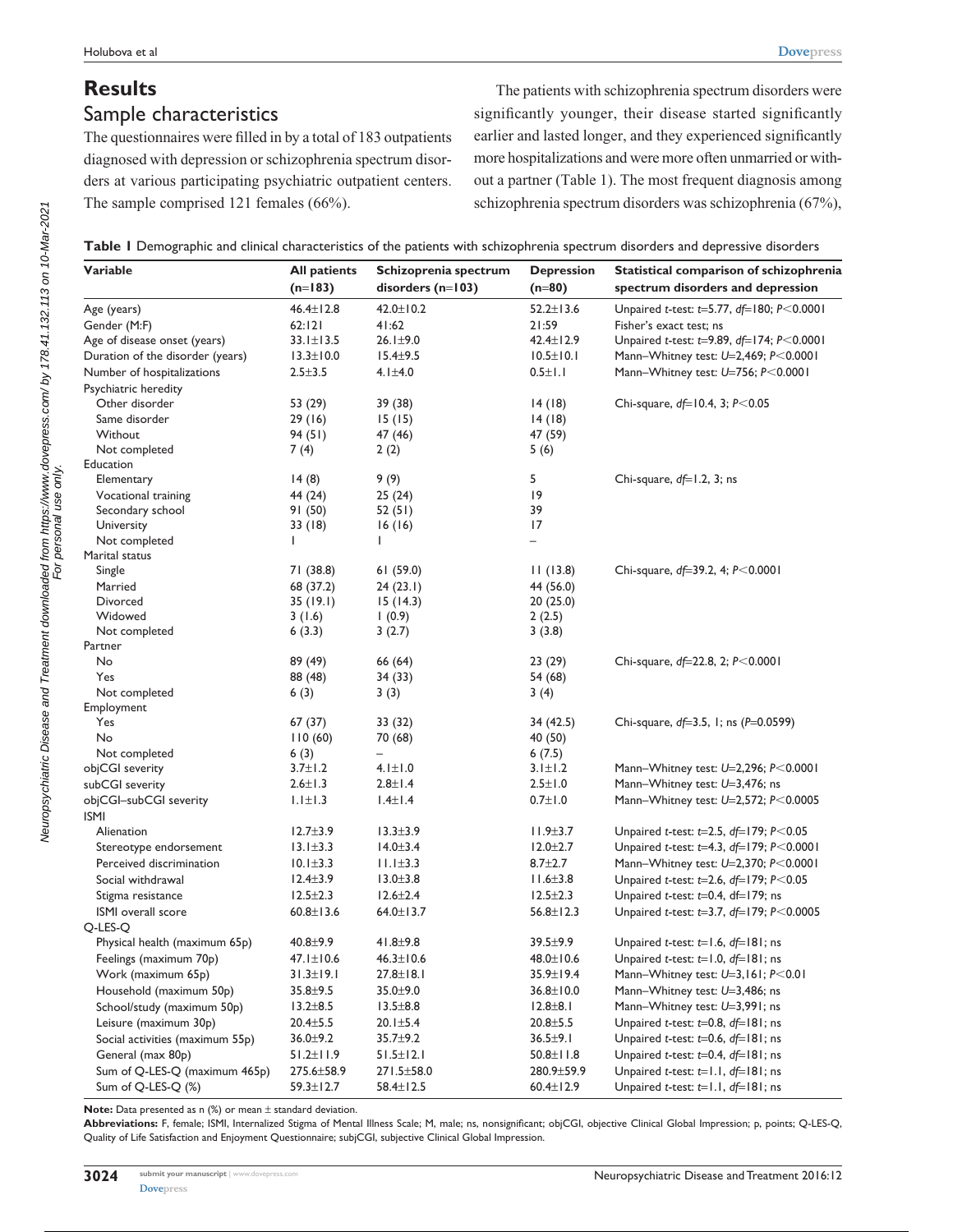particularly paranoid type (58%), followed by schizoaffective disorder (29%), acute polymorphic psychotic disorder (2%), and persistent delusional disorder (2%). Both patient groups felt themselves similarly severely mentally ill, yet the schizophrenia spectrum groups came out as more severely ill in the external, and consensually more objective, assessment made by a trained psychiatrist.

The overall QoL (sum of Q-LES-Q) and the QoL in all subscales except Work do not differ between the patient groups with schizophrenia spectrum disorders and depressive disorders; the overall QoL is similar regardless of the mental illness.

The patients with schizophrenia spectrum disorders stigmatized themselves significantly more than patients with depressive disorders (especially in overall ISMI score and subscales for Stereotype endorsement and Perceived discrimination). The differences in Alienation and Social withdrawal were somewhat less marked but still significant. Only the Stigma resistance subscale score did not differ in both groups (Table 1).

### **Treatment**

One hundred and eighty-one patients (98.9%) reported that they used prescribed antidepressive or antipsychotic medication. Most/a majority of the patients (n=156) indicated that they used the medication in a prescribed dosage regularly (85.2%), 12 patients (6.5%) reported taking the medication irregularly (sometimes, they had forgotten to use it). Two patients (1.1%) stated that they had not used the medication at all. The precise type and dosage of the medication were not monitored in this study.

# Relationship between the QoL and measured demographic or clinical characteristics

The age of the patient correlated only with the Physical health domain of the Q-LES-Q (Pearson's *r*=−0.16; *P*<0.05) but not with other domains or sum of Q-LES-Q. The sum of Q-LES-Q significantly negatively correlated with the disease severity assessed subjectively (subjCGI), and objectively (objCGI) after controlling for age (Table 2). The difference between objCGI and subjCGI positively correlated after controlling for age with the sum of Q-LES-Q as well. ObjCGI and subjCGI significantly correlated with all domains of Q-LES-Q except the domain School/study.

The average values of sum of Q-LES-Q did not statistically differ between sexes, marital or partnership status, or across different education groups (Table 3). However, employed

patients described higher QoL than unemployed patients, the difference being statistically significant.

# Relationship between self-stigma and measured demographic or clinical characteristics

Self-stigma, as measured by ISMI overall score, did not correlate with age (ISMI overall score Pearson's *r*=−0.11; nonsignificant). However, ISMI overall score significantly positively correlated with the number of hospitalizations, objCGI, and subjCGI and negatively with the difference between objCGI−subjCGI severity after controlling for age (Table 4).

Regarding the role of different demographic characteristics on self-stigma, there were no differences between sexes in the mean ISMI overall score. However, employed patients stigmatized themselves less than unemployed patients (Table 5). Similarly, the patients who had a partner stigmatized themselves less than patients without a partner. The effect of formal education was also significant, as the patients who achieved higher levels of education stigmatized themselves less. Marital status also had influence on the mean score of the ISMI overall rating (Table 5).

# Relationship between QoL and selfstigma

The sum of the QoL significantly negatively correlated with all domains of self-stigma except for subscale School/study (Table 6).

# Regression analysis

#### Stepwise regression analysis

Since various factors significantly related to the main outcome criteria, multiple regression analysis (backward elimination stepwise regression) was completed to identify the most important factors linked to the overall Q-LES-Q as the dependent variable. The regression has been weighted by the age of the patients. All entering factors were controlled for the collinearity. The independent variables entered into the regression analysis were Stigma resistance, partner, duration of the disorder, psychiatric heredity, education, sex, employment, objCGI−subCGI-severity, marital status, patient's diagnosis, number of hospitalizations, objCGI-severity, alienation, age of disease onset, and ISMI overall score. The resulting model explained 55.0% of the dependent variable  $(P<0.001)$ . The statistically significant factors connected to the sum of Q-LES-Q after eight steps of regression analysis were employment, the difference between objCGI−subjCGIseverity scale, subjCGI, and ISMI overall rating (Table 7).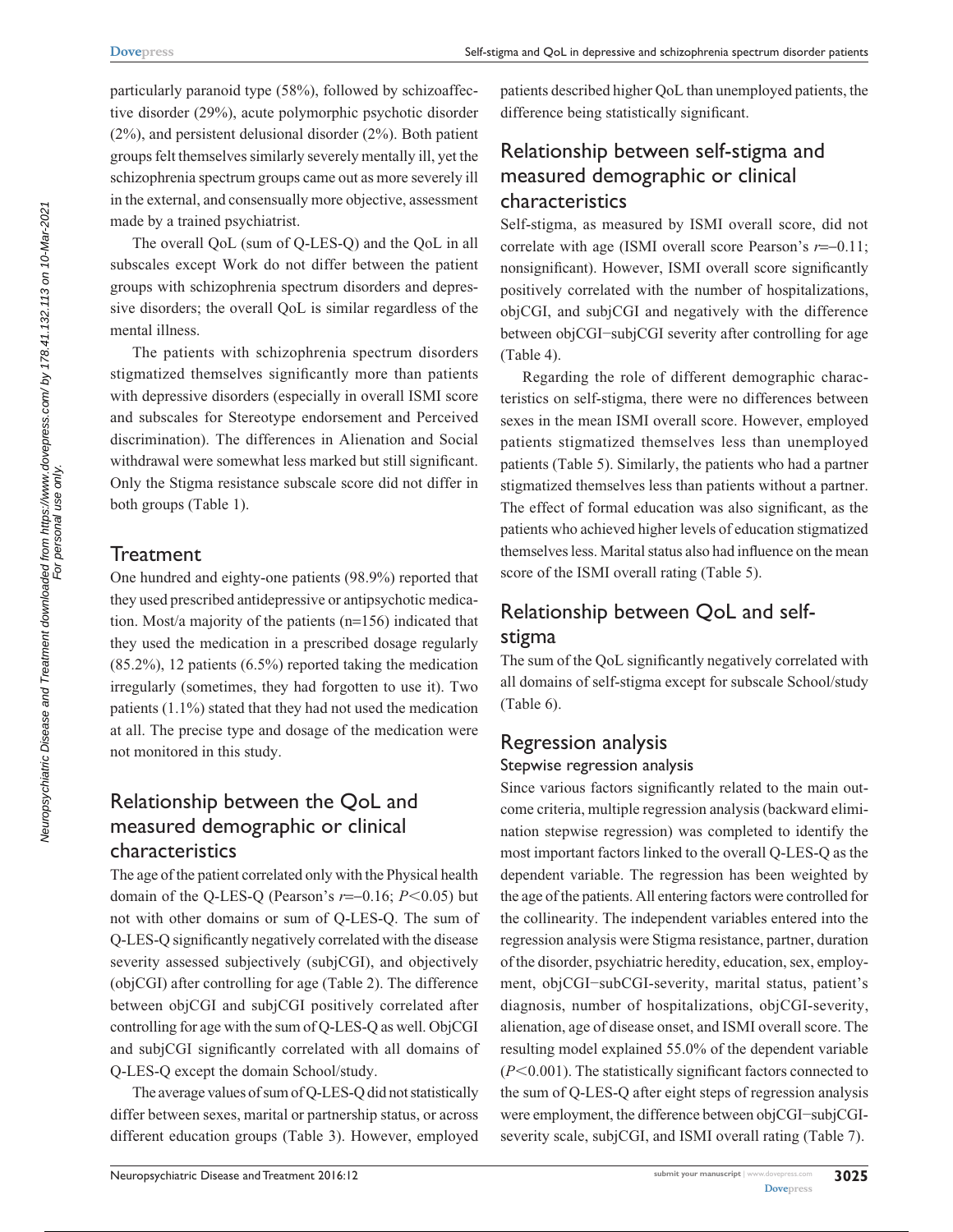Table 2 Partial correlations between demographic or clinical variables and quality of life in the whole sample after controlling for age

| <b>Domain</b>     | Age of onset<br>of disorder | <b>Duration</b><br>of disorder | objCGI     | subCGI     | objCGI-subCGI | Number of<br>hospitalizations |
|-------------------|-----------------------------|--------------------------------|------------|------------|---------------|-------------------------------|
| Physical health   | 0.14                        | $-0.15$                        | $-0.32***$ | $-0.54***$ | $0.25**$      | 0.06                          |
| Feelings          | 0.12                        | $-0.13$                        | $-0.32***$ | $-0.54***$ | $0.25**$      | $-0.06$                       |
| Work              | 0.06                        | $-0.40$                        | $-0.42***$ | $-0.38***$ | $-0.02$       | $-0.24**$                     |
| Household         | 0.07                        | $-0.10$                        | $-0.36***$ | $-0.48***$ | 0.15          | $-0.16$                       |
| School/study      | $-0.10$                     | $-0.01$                        | $-0.09$    | $-0.08$    | $-0.01$       | $-0.05$                       |
| Leisure           | 0.09                        | $-0.11$                        | $-0.26**$  | $-0.37***$ | 0.13          | $-0.09$                       |
| Social activities | 0.10                        | $-0.10$                        | $-0.28***$ | $-0.37***$ | 0.12          | $-0.09$                       |
| General           | 0.13                        | $-0.13$                        | $-0.37***$ | $-0.52***$ | $0.17*$       | $-0.01$                       |
| Sum of Q-LES-Q    | 0.12                        | $-0.13$                        | $-0.48***$ | $-0.60***$ | $0.17*$       | $-0.11$                       |

**Notes:** Statistically significant correlations (bold values), depending on the strength of correlation: \**P*<0.05, \*\**P*<0.01, or \*\**P*<0.001.

**Abbreviations:** objCGI, objective Clinical Global Impression; Q-LES-Q, Quality of Life Satisfaction and Enjoyment Questionnaire; subjCGI, subjective Clinical Global Impression.

# **Discussion**

The research sample of this outpatient study has the typical demographic characteristics of schizophrenia spectrum disorder and depressive disorder. The schizophrenia spectrum

**Table 3** Average value of sum of Q-LES-Q (± standard deviation of each group/individual values) as a function of various demographic characteristics

| Sex                        |                                    |
|----------------------------|------------------------------------|
| Men $(n=62)$               | $263.9 \pm 58.1$                   |
| Women (n=121)              | $281.6 + 58.6$                     |
|                            | Unpaired t-test: $t=1.9$ ,         |
|                            | $df=181$ ; ns (P=0.053)            |
| Employment                 |                                    |
| $No$ (n=108)               | $257.3 \pm 51.5$                   |
| Yes $(n=67)$               | $307.4 + 57.6$                     |
|                            | Unpaired $t$ -test: $t=6.1$ ,      |
|                            | $df=181; P<0.0001$                 |
| Having a partner           |                                    |
| No (n=89)                  | $270.2 + 57.7$                     |
| Yes $(n=94)$               | 280.8±59.8                         |
|                            | Unpaired <i>t</i> -test: $t=1.2$ , |
|                            | $df=181$ ; ns                      |
| Education                  |                                    |
| Elementary $(n=14)$        | $257.1 \pm 53.8$                   |
| Vocational training (n=44) | $273.3 + 52.7$                     |
| Secondary school (n=91)    | $271.0 + 63.6$                     |
| University (n=34)          | $298.7 + 50.5$                     |
|                            | One-way ANOVA:                     |
|                            | $F=2.5$ , $df=182$ ; ns            |
|                            | $(P=0.06)$                         |
| Marital status             |                                    |
| Single $(n=71)$            | $268.7 \pm 58.5$                   |
| Married (n=68)             | 280.7±63.4                         |
| Divorced (n=35)            | $276.9 + 52.6$                     |
| Widowed (n=3)              | $294.3 + 48.6$                     |
|                            | One-way ANOVA:                     |
|                            | $F=0.7$ , df=173; ns               |

**Abbreviations:** ANOVA, analysis of variance; ns, nonsignificant; Q-LES-Q, Quality of Life Satisfaction and Enjoyment Questionnaire.

group was younger, had an earlier onset of the disorder and a higher number of hospitalizations, were more frequently single or without a partner, and were more frequently unemployed. These findings reflect the distribution, demographics, and essence of each disorder (schizophrenia is a psychotic disorder where the disease onset is at a younger age, when people just start to have a partner and find a job, while depression typically starts later, most commonly in middle age, when many individuals are married and have a job).

As for the study hypotheses, the first hypothesis was that "the quality of life is lower for the schizophrenia spectrum disorders patients as compared with the depressive patients." This hypothesis was not confirmed in the study. The QoL as assessed by the Q-LES-Q overall score of the two patient groups was nearly the same. When looking at the subscales, there was no statistical difference between subscales of Q-LES-Q except for the Work subscale, where the patients with depressive disorders rated this life area significantly higher than patients with schizophrenia spectrum disorders (Table 1). It seems that patients with schizophrenia spectrum disorders have particularly limited capacity to succeed in the job market and that they find this situation deeply distressful. The negative result for the QoL as a whole is surprising because our research group comparison of bipolar affective disorder and schizoprenia published several years ago showed higher Q-LES-Q in patients with bipolar disorder than in patients with schizophrenia spectrum disorders.<sup>12</sup> The present result indicates that the QoL of the patients with depressive disorders is subjectively experienced as bad as the QoL of patients with schizophrenia spectrum disorders.

The second hypothesis was that "the level of self-stigma is higher in schizophrenia spectrum disorders patients in comparison to the patients with depression." This hypothesis was confirmed by this study. The result is contradictory to the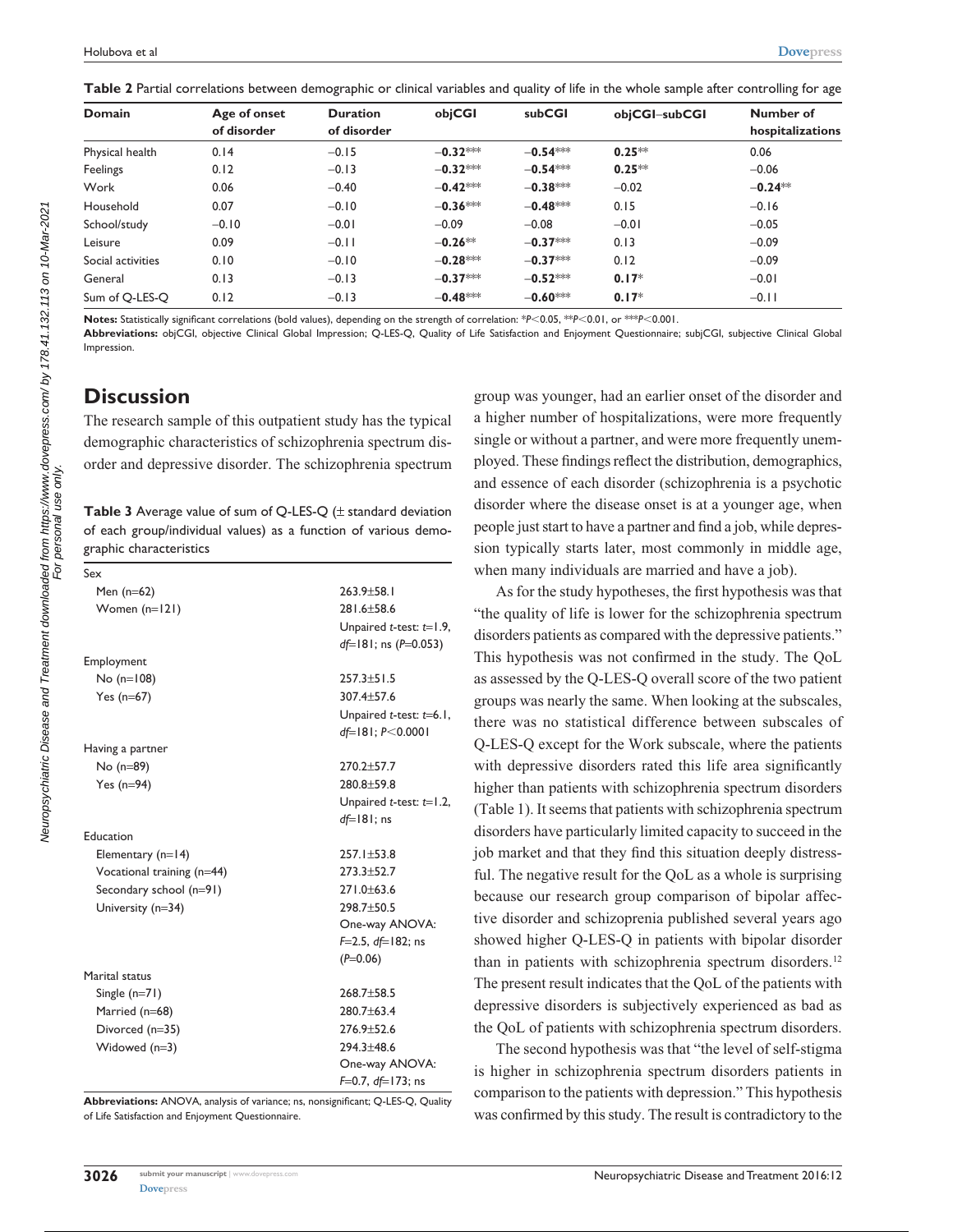|                              |  |  |  | Table 4 Partial correlations between self-stigma and its components measured by ISMI and demographic and clinical characteristics |
|------------------------------|--|--|--|-----------------------------------------------------------------------------------------------------------------------------------|
| after controlling by the age |  |  |  |                                                                                                                                   |

| Demographic/clinical       | Overall   | <b>Alienation</b> | <b>Stereotype</b> | <b>Perceived</b> | <b>Social</b> | <b>Stigma</b> |
|----------------------------|-----------|-------------------|-------------------|------------------|---------------|---------------|
| characteristics            | score     |                   | endorsement       | discrimination   | withdrawal    | resistance    |
| Onset of the disorder      | $-0.13$   | $-0.13$           | $-0.17*$          | $-0.23**$        | $-0.11$       | 0.06          |
| Duration of the disorder   | 0.16      | 0.16              | $0.20*$           | $0.25**$         | 0.13          | $-0.03$       |
| Number of hospitalizations | $0.20*$   | $0.18*$           | 0.14              | $0.34***$        | $0.20*$       | $-0.09$       |
| objCGI-severity            | $0.32***$ | $0.26**$          | $0.25**$          | $0.28***$        | $0.30***$     | $0.20*$       |
| subCGI-severity            | $0.50***$ | $0.43***$         | $0.42***$         | $0.30***$        | $0.48***$     | $0.39***$     |
| objCGI-subCGI severity     | $-0.21*$  | $-0.20*$          | $-0.20*$          | $-0.04$          | $-0.21*$      | $-0.22**$     |

**Notes:** Statistically significant correlation (bold values): \*P<0.05; \*\*P<0.01; \*\*\*P<0.001.

**Abbreviations:** ISMI, Internalized Stigma of Mental Illness Scale; objCGI, objective Clinical Global Impression; subjCGI, subjective Clinical Global Impression.

results of our previous study of Kamaradova et al,<sup>29</sup> which showed no differences between diagnostic groups. Since the design of the study and the methodology of measurement were the same, the only difference between the two studies was in the design of data collection. In the case study of Kamaradova et al,<sup>29</sup> the data were collected at the outpatient's psychiatric department of the University Hospital Olomouc, while the data of this study were obtained from a varied

| <b>Table 5</b> Levels of self-stigma as measured by ISMI overall score |  |  |  |
|------------------------------------------------------------------------|--|--|--|
| in various demographic groups                                          |  |  |  |

|                            | <b>ISMI</b> overall score                               |
|----------------------------|---------------------------------------------------------|
| Sex                        |                                                         |
| Men $(n=62)$               | $63.2 \pm 13.7$                                         |
| Women (n=119)              | $59.6 \pm 13.4$                                         |
|                            | Unpaired t-test: $t=1.7$ , $df=179$ ; ns                |
| Employment                 |                                                         |
| $No$ (n=108)               | $64.2 + 13.3$                                           |
| Yes $(n=67)$               | $56.2 + 12.7$                                           |
|                            | Unpaired <i>t</i> -test: $t=3.9$ , $df=173$ ; $P<0.001$ |
| Having a partner           |                                                         |
| No (n=87)                  | $63.6 + 14.6$                                           |
| Yes $(n=88)$               | $59.0 + 12.0$                                           |
|                            | Unpaired t-test: t=2.3, $df=173$ ; $P<0.05$             |
| Education                  |                                                         |
| Elementary $(n=14)$        | $62.8 \pm 14.5$                                         |
| Vocational training (n=43) | $61.1 \pm 13.9$                                         |
| Secondary school (n=90)    | $62.6 \pm 13.4$                                         |
| University (n=33)          | $55.0 \pm 12.3$                                         |
|                            | One-way ANOVA: F=2.7, df=179; P<0.05                    |
|                            | Bonferroni's multiple comparison test:                  |
|                            | $secondary$ > university                                |
| Marital status             |                                                         |
| Single $(n=71)$            | $63.8 \pm 14.5$                                         |
| Married (n=68)             | $58.8 \pm 11.6$                                         |
| Divorced (n=33)            | $62.3 + 14.2$                                           |
| Widowed (n=3)              | $48.0 + 7.9$                                            |
|                            | One-way ANOVA: F=2.7, df=174; P<0.05                    |
|                            | Bonferroni's multiple comparison test: ns               |

**Note:** Data presented as mean ± standard deviation.

**Abbreviations:** ANOVA, analysis of variance; ISMI, Internalized Stigma of Mental Illness Scale; ns, nonsignificant.

group of outpatient facilities. While it is possible that the discordant results are due to one method of data collection being unintentionally skewed, it is also possible that it is simply the effect of statistical uncertainty. Further inquiry is needed to elucidate the answer to this question.

The third hypothesis was that "the quality of life is lower for unemployed patients in comparison with the employed ones." This hypothesis was confirmed with a high level of confidence, higher than that found for other collected demographic factors. The finding shows the crucial role of employment, with the concurrent income it brings, the meaningful spending of time, and self-esteem for being beneficial to others. Here, it should be noted that the Czech Republic is a country with a high level of social security and solidarity, where seriously ill people are eligible for a state-run disability pension. Therefore, the subsistence aspect of the additional income might not be as important in our study as perhaps in other societies. The finding indicates that programs of assisted employment for both patients with depressive disorders and patients with schizophrenia spectrum disorders can be a sound and beneficial policy.

The fourth and principal hypothesis of this study was that "the patients with higher levels of self-stigma have a lower quality of life." This hypothesis was confirmed; this being in agreement with the results of previous studies.<sup>13,30</sup> Patients who self-stigmatize themselves more due to their mental disorder tend to regard themselves as inferior, incompetent at fulfilling their needs and roles, limited in their skills and general life functioning and unable to succeed in life. This brings about reduced hope and self-acceptance, having an impact on the overall perspective of life and ultimately the perceived actual QoL.<sup>19</sup>

The self-stigma was found to correlate significantly with the number of hospitalizations. This seems to be in agreement with common sense – those who have experienced more hospitalizations are more likely to have met discrimination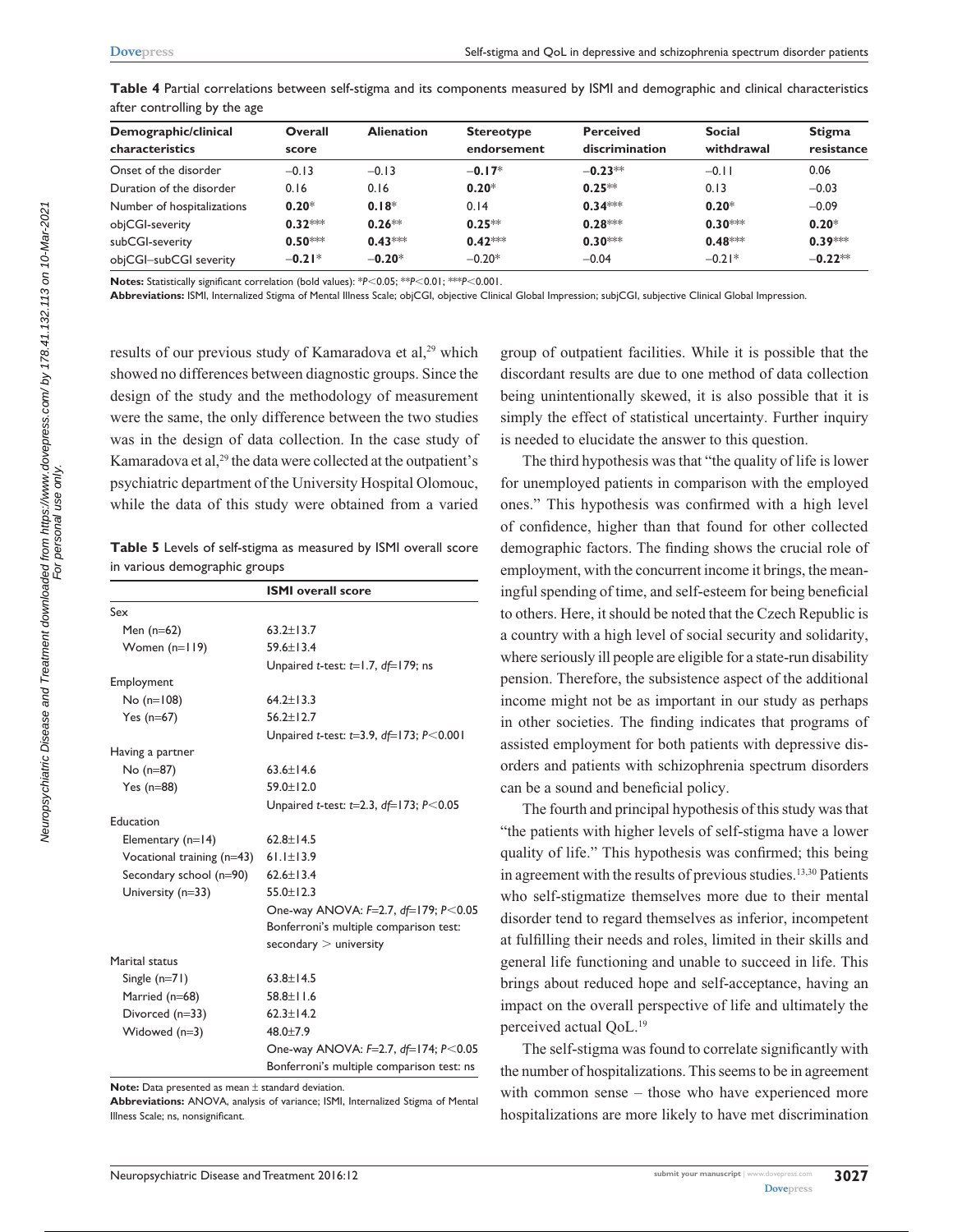**Table 6** Partial correlations between Q-LES-Q subscales and components of ISMI in the whole sample after controlling by the age

| Domain of<br>Q-LES-Q | <b>Overall score</b><br>of ISMI | <b>Alienation</b> | <b>Stereotype</b><br>endorsement | <b>Perceived</b><br>discrimination | <b>Social</b><br>withdrawal | <b>Stigma</b><br>resistance |
|----------------------|---------------------------------|-------------------|----------------------------------|------------------------------------|-----------------------------|-----------------------------|
| Physical health      | $-0.44***$                      | $-0.39***$        | $-0.37***$                       | $-0.31***$                         | $-044***$                   | $-0.29***$                  |
| Feelings             | $-0.56***$                      | $-0.50***$        | $-0.48***$                       | $-0.37***$                         | $-0.50***$                  | $-0.37***$                  |
| Work                 | $-0.36***$                      | $-0.28***$        | $-0.29***$                       | $-0.31***$                         | $-0.33***$                  | $-0.18*$                    |
| Household            | $-0.41***$                      | $-0.34***$        | $-0.35***$                       | $-0.28***$                         | $-0.35***$                  | $-0.30***$                  |
| School/study         | $-0.11$                         | $-0.11$           | $-0.06$                          | $-0.09$                            | $-0.08$                     | $-0.19*$                    |
| Leisure              | $-0.30***$                      | $-0.30***$        | $-0.23**$                        | $-0.20*$                           | $-0.29***$                  | $-0.20*$                    |
| Social activities    | $-0.44***$                      | $-0.37***$        | $-0.31***$                       | $-0.32***$                         | $-0.50***$                  | $-0.18*$                    |
| General              | $-0.49***$                      | $-0.47***$        | $-0.37***$                       | $-0.35***$                         | $-0.43***$                  | $-0.30***$                  |
| Sum of Q-LES-Q       | $-0.56***$                      | $-0.49***$        | $-0.45***$                       | $-0.41***$                         | $-0.52***$                  | $-0.35***$                  |

**Notes:** Statistically significant correlations (bold values): \**P*<0.05. \*\**P*<0.01. \*\**P*<0.001.

**Abbreviations:** ISMI, Internalized Stigma of Mental Illness Scale; Q-LES-Q, Quality of Life Satisfaction and Enjoyment Questionnaire.

from others and to have suffered more attacks of the disorder. The finding is in agreement with the results of previous studies for both schizophrenia and depression.<sup>40,41</sup>

Most research focused on the topic of self-stigma shows a significant association between internalized stigma and the intensity of symptoms of depression, anxiety, and overall greater severity of psychopathology for various disorders. This has been addressed both internationally<sup>36</sup> and nationally in the Czech Republic.20,29,42–44

The goal of this study was to discover whether self-stigma is an important predictor of the QoL as expressed by the sum of Q-LES-Q; otherwise, it would be stepwise eliminated from the regression analysis, where only the significant regression parameters were to be considered in the end. This backward stepwise regression analysis weighted by age gradually led to only four factors significantly predicting the QoL: the employment status, subjectively evaluated severity of the disorder (subjCGI-S), the difference between the objective and subjective severity of the disorder (objCGI−subCGI-S), and the overall measure of self-stigma as expressed by the overall score of ISMI.

Thus, the current mental status of the patients as evaluated by themselves seems to have an impact on the patient's perception of their current situation and their ability to function in

various areas of life. The finding corresponds with the study of Górna et al<sup>45</sup> in schizophrenic patients, where the objective severity of the disorder also correlated with the QoL. Similarly, the study of Shargh et al<sup>46</sup> revealed that patients who feel more severely mentally ill have a low QoL, and the extensive study of Priebe et al<sup>47</sup> demonstrated that the symptom changes (particularly in depression/anxiety) influence the QoL.

### Limitations of the present study

Most of the data were obtained using self-reported questionnaires, which can be considered limiting regarding subjective bias; this is true except for demographic information and the objectively evaluated objCGI severity score. Had the group sample size been larger, significant results could have been identified even when they were currently missed. The precise type and dosage of the medication were not monitored in this study. It is a limitation of the survey. Another limitation is that we did not use any instrument for the measurements of the level of depression in this study. Therefore, it is not possible to compare depressive scores of both groups. That is why it is difficult to show that the effect is real between the two groups (schizophrenia spectrum disorder and depressive disorder participants). Another limitation was that the interrater reliability of the psychiatrist was not made. Finally

|  | ${\sf Table~7}$ Multiple regression analysis with the sum of Q-LES-Q as a dependent variable weighted by age, and controlled for collinearity |  |  |  |  |  |  |  |  |  |  |  |  |  |  |
|--|-----------------------------------------------------------------------------------------------------------------------------------------------|--|--|--|--|--|--|--|--|--|--|--|--|--|--|
|--|-----------------------------------------------------------------------------------------------------------------------------------------------|--|--|--|--|--|--|--|--|--|--|--|--|--|--|

| Model | <b>Regressors</b>                                       | В         | <b>SE</b> |          |          | <b>Significance</b> |
|-------|---------------------------------------------------------|-----------|-----------|----------|----------|---------------------|
| 9     | Employment                                              | $-31.179$ | 7.794     | $-0.247$ | $-4.001$ | 0.000               |
|       | objCGI-subjCGI-severity score                           | $-8.986$  | 3.646     | $-0.176$ | $-2.465$ | 0.015               |
|       | Number of hospitalizations                              | 1.765     | 1.034     | 0.107    | 1.707    | 0.090               |
|       | subjCGI-S                                               | $-21.938$ | 3.779     | $-0.442$ | $-5.806$ | 0.000               |
|       | <b>ISMI</b> overall score                               | $-1.695$  | 0.302     | $-0.377$ | $-5.618$ | 0.000               |
|       | ANOVA: F=36.138, df=144; P<0.001; adjusted $r^2$ =0.550 |           |           |          |          |                     |

**Abbreviations:** ANOVA, analysis of variance; ISMI, Internalized Stigma of Mental Illness Scale; objCGI, objective Clinical Global Impression; Q-LES-Q, Quality of Life Satisfaction and Enjoyment Questionnaire; SE, standard error; subjCGI, subjective Clinical Global Impression; *B*, unstandardized regression coefficient; *β*, standardized regression coefficient; *t*, *t* statistic.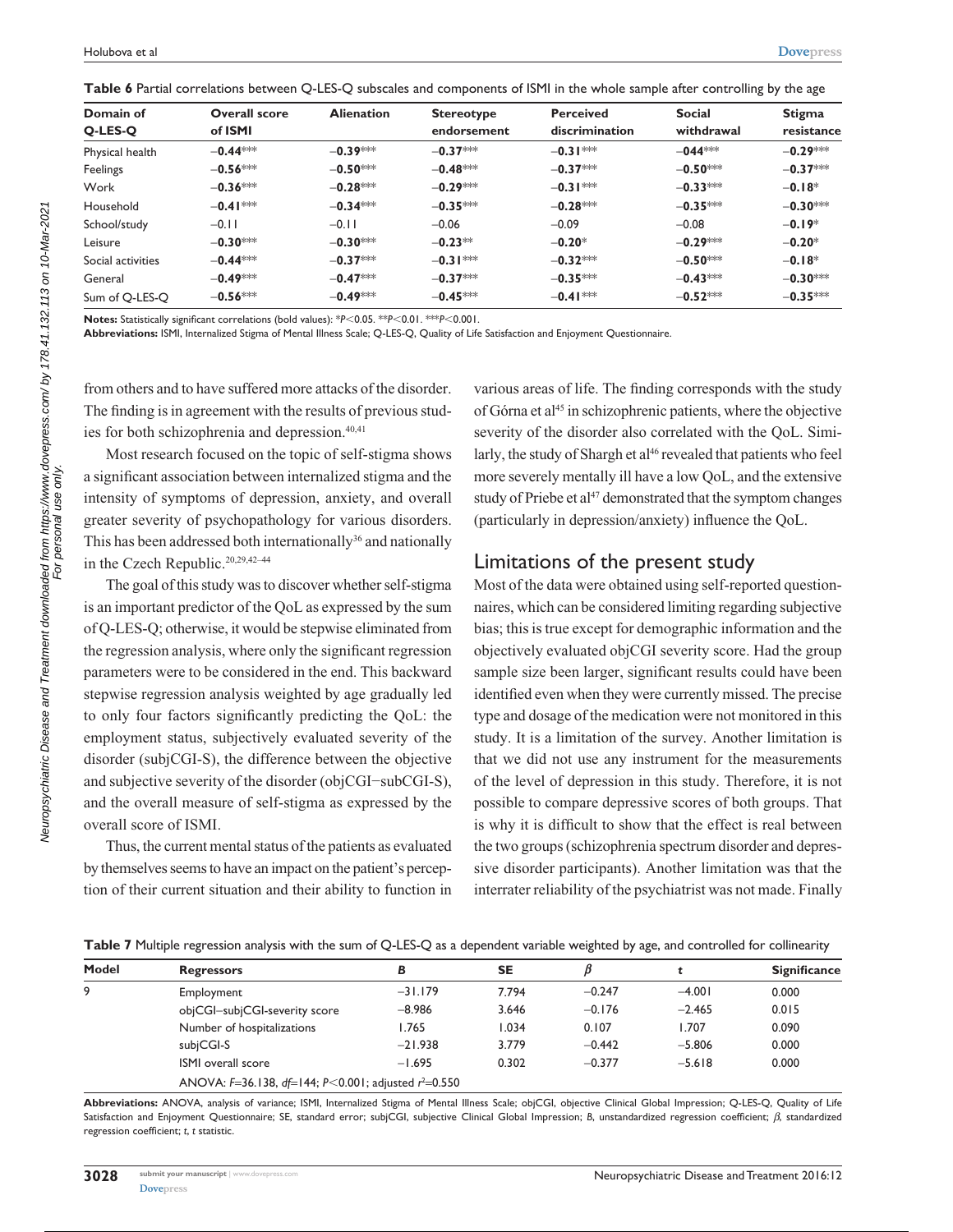and most importantly, longitudinal observation would be preferable to a cross-sectional study, as it is more reliable and the changes in QoL and self-stigma during the different phases of the treatment could be helpful for the identification of causality. Notwithstanding these limitations, we still believe that this study represents a meaningful comparison of the QoL and self-stigma in the outpatient population with depressive and schizophrenia spectrum disorders.

## **Conclusion**

This study demonstrates that the degree of the internalized stigma is a major factor that can be linked to the QoL in both diagnostic categories explored. The overall QoL did not differ much between the two groups, while the tendency to self-stigmatize was significantly higher for the patients with schizophrenia spectrum disorders than for the patients with depressive disorders. It seems that the actual severity of the mental disorder at the given time plays a major role in both the QoL and the levels of self-stigma. Longitudinal research that would monitor the development of these variables over a longer period might be the next step to imply the causalities involved.

# **Acknowledgments**

The authors express their deep gratitude to Dr Jiří Rozkoš from Prostějov, Dr Jan Flídr from Kralupy nad Vltavou, Dr Jana Matějková from Prague, Dr Simona Papežové from Prague, Dr Pavel Tautermann from Prague, Dr Markéta Zemanová from Havlíčkův Brod, Dr Markéta Dobrá from Hrabyně, Dr Zuzana Kozáková from Trutnov (RIAPS Association), Dr Tibor Miklóš from Prague, Dr Michaela Zapletalová from Chomutov, Dr Jana Novosadová from Blansko, Dr Jiří Trska from Týn nad Vltavou, Dr Zdeněk Holoubek from Nymburk, Dr Iva Ondráčková from Prague, Dr Andrea Bryčková from Hořice, Dr Jindřiška Masnerová from Beroun, Dr Petr Pastucha from Prostějov, and Dr Hana Lemanová from Brno for their kind and willing cooperation.

# **Disclosure**

The authors report no conflicts of interest in this work.

# **References**

- 1. Giammanco MD, Gitto L. Coping, uncertainty and health-related quality of life as determinant of anxiety and depression on a sample of hospitalized cardiac patients in southern Italy. *Psychol Health Med*. 2016;25(11):2941–2956.
- 2. Svoboda M, Češková E, Kučerová H. *Psychopatologie a psychiatrie* [The Psychopathology and Psychiatry]. Praha: Portál; 2006.
- 3. Latalova K, Prasko J, Kamaradova D, et al. Self-stigma and suicidality in patients with neurotic spectrum disorder – a cross sectional study. *Neuro Endocrinol Lett*. 2014;35(6):474–480.
- 4. Rusch N, Zlati A, Black G, Thornicroft G. Does the stigma of mental illness contribute to suicidality. *British J Psychiatr*. 2014; 205(4):257–259.
- 5. Scocco P, Toffol E, Antonio P, SOPRoxi Project Team. Psychological distress increases perceived stigma toward attempted suicide among those with a history of past attempted suicide. *J Nerv Ment Dis*. 2016; 204(3):194–202.
- 6. Bengtsson-Tops A, Hansson L. Clinical and social needs of schizophrenic outpatients living in the community: the relationship between needs and subjective quality of life. *Soc Psychiatry Psychiatr Epidemiol*. 1999;34(10):513–518.
- 7. Hansson L, Sandlund M, Bengtsson-Tops A, et al. The relationship of needs and quality of life in persons with schizophrenia living in the community. A Nordic multicenter study. *Nord J Psychiatry*. 2003; 57(1):5–11.
- 8. Papakostas G, Petersen T, Mahal Y, Mischoulon D, Nierenberg AA, Fava M. Quality of life assessments in major depressive disorder: a review of the literature. *Gen Hosp Psychiatry*. 2004;26(1):13–17.
- 9. Sidlova M, Prasko J, Jelenova D, et al. The quality of life of patients suffering from schizophrenia – a comparison with healthy controls. *Biomed Pap Med Fac Univ Palacky Olomouc Czech Rep*. 2011; 155(2):173–180.
- 10. Holubova M, Prasko J, Latalova K, et al. Are self-stigma, quality of life, and clinical data interrelated in schizophrenia spectrum patients? A cross-sectional outpatient study. *Patient Prefer Adherence*. 2016; 10:265–274.
- 11. Bowling A. The concept of quality of life in relation to health. *Medicina Nei Secoli Arte E Scienza*. 1995;7:633–645.
- 12. Latalova K, Prasko J, Diveky T, Kamaradova D, Velartova H. Quality of life in patients with bipolar disorder – a comparison with schizophrenic patients and healthy controls. *Psychiatr Danub*. 2011;23(1):21–26.
- 13. Holubova M, Prasko J, Hruby R, et al. Coping strategies and self-stigma in patients with schizophrenia-spectrum disorders. *Patient Prefer Adherence*. 2016;10:1151–1158.
- 14. Latalova K, Kamaradova D, Prasko J. Perspectives on perceived stigma and self-stigma in adult male patients with depression. *Neuropsychiatr Dis Treat*. 2014;10:1399–1405.
- 15. Ocisková M, Praško J, Kamarádová D, et al. Self-stigma in psychiatric patients – standardization of the ISMI scale. *Neuro Endocrinol Lett*. 2014;35(7):624–632.
- 16. Livingston JD, Boyd JE. Correlates and consequences of internalized stigma for people living with mental illness: a systematic review and meta-analysis. *Soc Sci Med*. 2010;71(12):2150–2161.
- 17. Corrigan PW, Rafacz J, Rüsch N. Examining a progressive model of self-stigma and its impact on people with serious mental illness. *Psychiatry Res*. 2011;189(3):339–343.
- 18. Tucker JR, Hammer JH, Vogel DL, Bitman RL, Wade NG, Maier EJ. Disentangling self-stigma: are mental illness and help-seeking selfstigmas different? *J Couns Psychol*. 2013;60(4):520–531.
- 19. Ociskova M, Prasko J, Kamaradova D, Grambal A, Sigmundova Z. Individual correlates of self-stigma in patients with anxiety disorders with and without comorbidities. *Neuropsychiatr Dis Treat*. 2015;11: 1767–1779.
- 20. Vrbová K, Kamarádová D, Látalová K, et al. Self-stigma and adherence to medication in patients with psychotic disorders – a cross-sectional study. *Neuro Endocrinol Lett*. 2014;35(7):645–652.
- 21. Gerlinger G, Hauser M, De Hert M, Lacluyse K, Wampers M, Correll CU. Personal stigma in schizophrenia spectrum disorders: a systematic review of prevalence rates, correlates, impact, and interventions. *World Psychiatry*. 2013;12(2):155–164.
- 22. Kamaradova D, Latalova K, Prasko J, et al. Sebestigmatizace, adherence k léčbě a vysazování medikace u psychických poruch – průřezová studie [Self-stigma, adherence to treatment and withdrawal of medication in psychiatric disorders – a cross-sectional study]. *Psychiatrie*. 2015; 19(4):175–183.
- 23. Sedlackova Z, Kamaradova D, Prasko J, et al. Treatment adherence and self-stigma in patients with depressive disorder in remission – a crosssectional study. *Neuro Endocrinol Lett*. 2015;36(2):171–177.

**3029**

Neuropsychiatric Disease and Treatment downloaded from https://www.dovepress.com/ by 178.41.132.113 on 10-Mar-2021